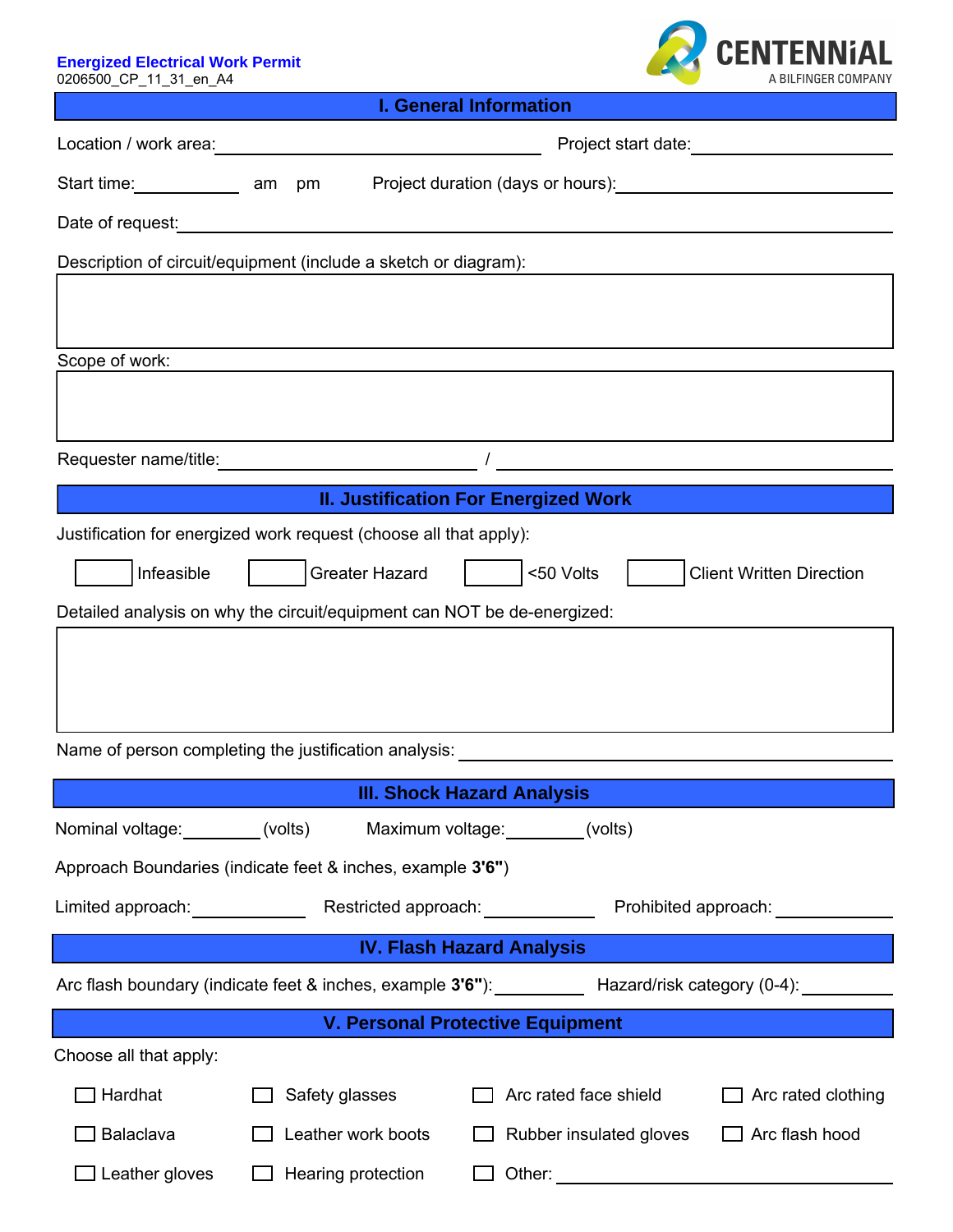| <b>Energized Electrical Work Permit</b><br>0206500_CP_11_31_en_A4                                 | <b>CENTENNIAL</b><br>A BILFINGER COMPANY             |  |  |  |
|---------------------------------------------------------------------------------------------------|------------------------------------------------------|--|--|--|
| <b>VI. Safe Work Practices</b>                                                                    |                                                      |  |  |  |
| Choose all that apply (VR = Voltage Rated):                                                       |                                                      |  |  |  |
| <b>Restrict Access</b><br><b>Barricades</b>                                                       | Communication equipment<br>Warning signs/tags        |  |  |  |
| Non-conductive ladders<br>Insulated (VR) tools<br>$\Box$ Insulated (VR) mat/blanket               |                                                      |  |  |  |
| Voltage testing/measuring tools                                                                   |                                                      |  |  |  |
| <b>VII. Pre-Job Requirements</b>                                                                  |                                                      |  |  |  |
| Check all that apply:                                                                             |                                                      |  |  |  |
| Review diagrams, work orders, manuals                                                             | Inspect PPE, insulating materials, tools             |  |  |  |
| Notify affected personnel                                                                         | Test voltage (testing/measuring equipment)           |  |  |  |
| Conduct pre-job briefing                                                                          | Remove conductive apparel/jewelry                    |  |  |  |
| Determine emergency response                                                                      | Verify personnel have been trained                   |  |  |  |
| AHA completed/reviewed                                                                            | Centennial / JV job planning/briefing checklist      |  |  |  |
| <b>VIII. Essential Personnel</b>                                                                  |                                                      |  |  |  |
| <b>Electrically Qualified Person:</b><br>(attached credentials [i.e. journeyman card or similar]) |                                                      |  |  |  |
| Standby personnel:                                                                                |                                                      |  |  |  |
|                                                                                                   | Date of training: Date of training:                  |  |  |  |
|                                                                                                   | Date of training: ___________________                |  |  |  |
|                                                                                                   | IX. Approval For Energized Work (signature required) |  |  |  |
|                                                                                                   |                                                      |  |  |  |
| <b>HSEQ Team Representative:</b>                                                                  | <u> 1989 - Johann Barbara, martxa alemaniar a</u>    |  |  |  |
| Customer / Facility Manager:<br><u> Customer / Facility Manager:</u>                              |                                                      |  |  |  |
| Subcontractor Management:<br><u> Contractor Management:</u>                                       |                                                      |  |  |  |
| Additional notes / space:                                                                         |                                                      |  |  |  |
|                                                                                                   |                                                      |  |  |  |
|                                                                                                   |                                                      |  |  |  |
|                                                                                                   |                                                      |  |  |  |
|                                                                                                   |                                                      |  |  |  |
|                                                                                                   |                                                      |  |  |  |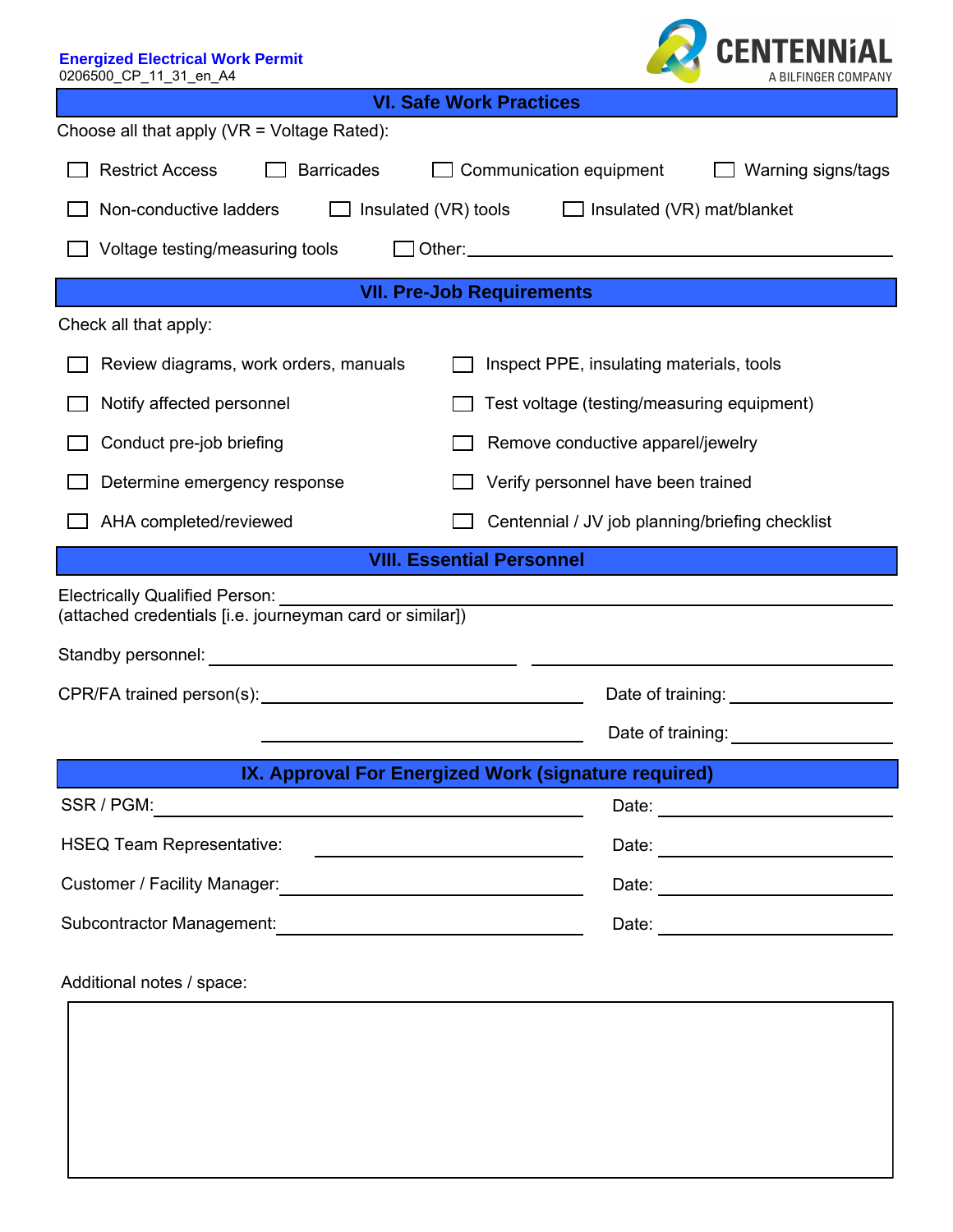# **Centennial Energized Electrical Work Permit Instructions**

## **PART I. GENERAL INFORMATION**

#### **DESCRIPTION OF CIRCUIT/EQUIPMENT/JOB LOCATION:**

The description of the circuit to be worked in an energized state shall be detailed and include a sketch or drawing showing all potential sources of hazardous energy and anticipated voltages.

## **SCOPE OF WORK:**

Include all features of work and job steps involved that will potentially expose workers to energized parts.

#### **PART II. JUSTIFICATION FOR ENERGIZED WORK REQUEST**

#### **JUSTIFICATION OF WHY THE CIRCUIT/EQUIPMENT CANNOT BE DE-ENERGIZED OR** THE WORK IS DEFERRED UNTIL THE NEXT SCHEDULED OUTAGE:

Centennial and our joint ventures will ensure that all efforts are exhausted to accomplish electrical work in an electrically safe work condition due to the increased risk and potential for injury that energized electrical work encompasses. Centennial/JV will only authorize energized work if one or more of the following conditions are satisfactorily met:

Greater Hazard: Energized work shall be permitted where the subcontractor can demonstrate that de-energizing introduces additional or increased hazards. Examples include: life support equipment, deactivation of emergency alarm systems or shut down of hazardous location ventilation equipment.

Infeasibility: Energized work shall be permitted where the subcontractor can demonstrate that the task to be performed is infeasible in a de-energized state due to equipment design or operational limitations. Examples include: Performing diagnostics and testing, Start up or troubleshooting.

Less than 50 Volts: Energized electrical conductors and circuit parts that operate at less than 50 volts to ground shall not be required to be de-energized where the capacity of the source and any over current protection between the energy source and the worker are considered and it is determined that there will be no increased exposure to electrical burn or to explosion due to electrical arcs.

**Client Written Direction:** Energized work shall be permitted in scenarios where the client has indicated that the work may not be completed in an energized state. Written justification from the client's management must accompany the completed permit.

Please indicate one of the above justifications from the drop down menu for completing this work/task in an energized state and provide a detailed analysis on why it is absolutely necessary to complete the work in an energized state in the corresponding box.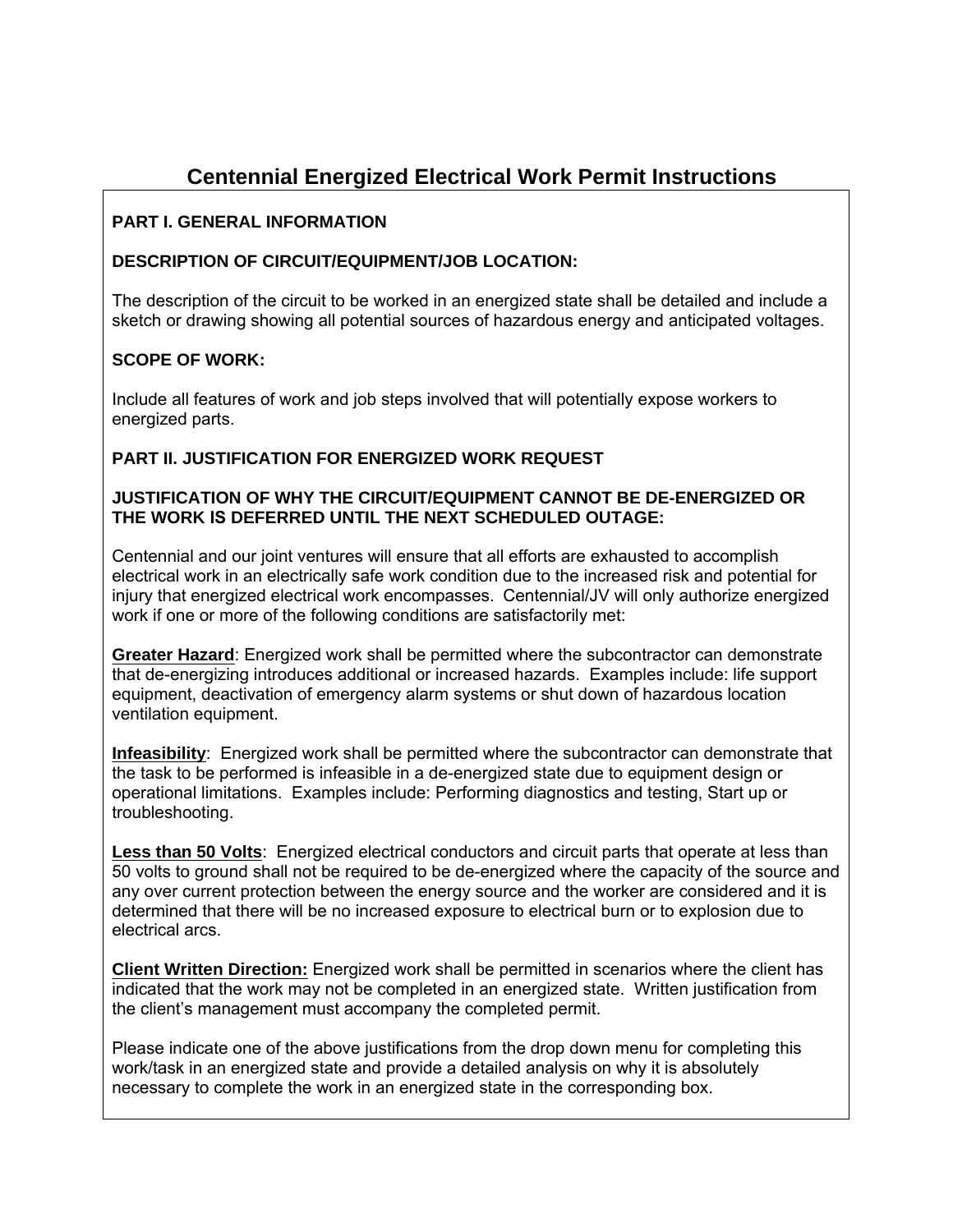## **PART III. SHOCK HAZARD ANALYSIS**

This section will indicate the approach distances (in feet) for both qualified and unqualified personnel for all shock protection boundaries (limited approach, restricted approach and prohibited approach) This information may be found in NFPA 70E Table 130.4 (D)(a) for alternating current systems and Table 130.4 (D)(b) for direct current voltage systems. These boundaries are based on voltage range, type and equipment and circuit parts.

## **PART IV. INCIDENT ENERGY ANALYSIS**

An analysis will be conducted to determine the flash protection boundary and the hazard/risk category for the work or task. Where an arc flash protection boundary is not completed, for the purpose of this plan, a 4 foot default boundary will be used. For larger potential fault currents, a incident energy analysis will need to be performed to determine the arc flash protection boundary. Additionally, the hazard/risk category will be determined either through the completed incident energy analysis or alternatively by consulting NFPA 70E Table 130.7 (C)(15)(a) [AC Systems] or 130.7 (C)(15)(b) [DC Systems]. Please state the flash protection boundary and hazard/risk category.

# **PART V. PERSONAL PROTECTIVE EQUIPMENT (PPE)**

The arc flash protection boundary is intended to trigger the need for PPE that will protect the worker(s) from thermal injuries. The required PPE used for entering the flash protection boundary may be determined by consulting the incident engery analysis, referencing NFPA 70E Table 130.5 (G) or by consulting the NFPA 70E Table 130.7 (C)(15)(a) for AC Systems all PPE that will be required for the job/task. and Table 130.7 (C)(15)(b) for DC Systems. Please use this section of the permit to indicate

# **PART VI. SAFE WORK PRACTICES**

The limited approach boundary is the closest distance that an unqualified person may approach energized parts. Please use this section to indicate what methods will be used to ensure that unqualified workers access will be restricted as well as what specific measures an electrically qualified person will use to ensure their safety while working within the limited approach boundary.

# **PART VII. PRE-JOB REQUIREMENTS**

This section will include a meeting of all affected personnel where site specific conditions are discussed and tools/equipment will be inspected prior to work. The Centennial/JV Energized Work Job Planning/Briefing Checklist will be reviewed and site specific emergency response will be coordinated.

# **PART VIII. ESSENTIAL PERSONNEL**

This section is used to identify job/task essential personnel. The electrically qualified person will be identified and proof of their qualification will accompany the completed energized electrical work permit. Standby personnel will also be identified in this block along with CPR/FA training with dates.